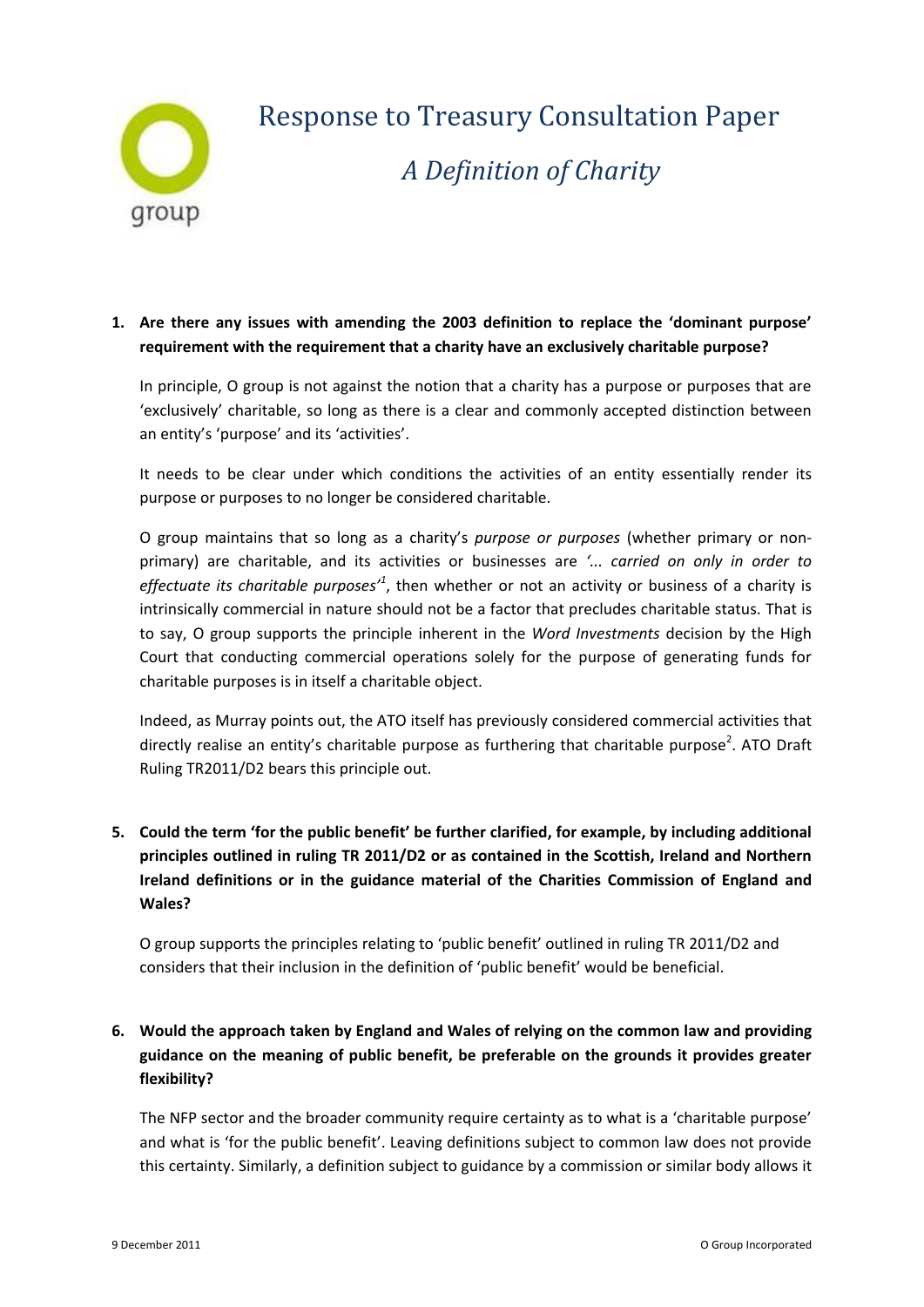to be altered without legislative review and consultation. For these reasons, O group has a preference for a legislated definition of 'for the public benefit'.

#### **10. Are there any issues with the requirement that the activities of a charity be in furtherance or in aid of its charitable purpose?**

#### **11. Should the role of activities in determining an entity's status as a charity be further clarified in the definition?**

O group supports the principle that the activities of a charity be in furtherance or in aid of its charitable purpose or purposes.

O group, however, recognises that there are 'degrees' of relatedness between an entity's activities and its charitable purposes. O group's definition for a related business (or activity) is that it is:

- a. *Subordinate* to an entity's charitable purpose or purposes;
- b. *Naturally associated* with one or more of those charitable purposes;
- c. Carried out in *direct furtherance* of one or more of those charitable purposes;
- d. Has the support of one or more of those charitable purposes *at the heart of its mission and decision making*; and
- e. *Integrates* with the charity's systems and operations

In light of the degrees of relatedness, O group recognises that not all of these conditions will be present in all related businesses (or activities). However, as a minimum, O group maintains that a related business (or activity) must comply with points c and d in order to maintain the integrity of an entity's charitable purpose or purposes.

In accordance with the principle outlined at point 1, O group maintains that an activity or business need not be intrinsically charitable in and of itself.

In interpreting the above conditions, the following definitions are used:

- *Subordinate:* regarded as secondary to an entity's charitable purpose or purposes (i.e., not an end in itself).
- *Naturally associated:* instinctively or logically allied with or supportive of the entity's charitable purpose or purposes.
- *Direct furtherance:* the direct and deliberate advancement or progression, either operationally or financially, of the entity's charitable purpose or purposes.

Whether a business (or activity) directly furthers a charitable purpose *operationally* must be determined by how its resources, capabilities, outputs, outcomes and impacts are directed toward the positive benefit of the entity's charitable purpose or purposes. For example: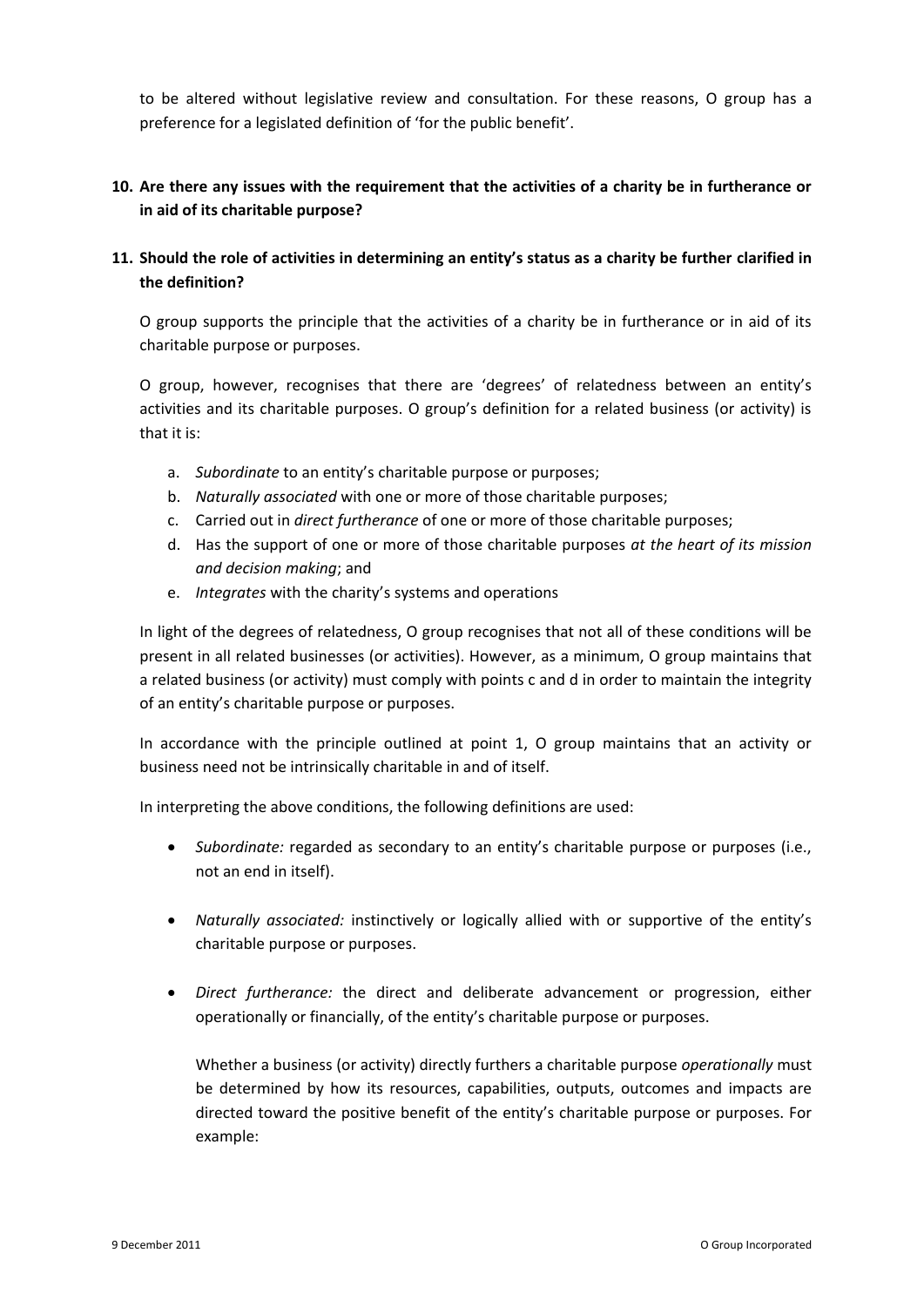- o Do the related business' outputs, outcomes and impacts positively assist the charity to achieve operational targets related to its charitable purpose or purposes?
- o Do the related business' resources and strategic capabilities assist the entity to perform and achieve its charitable purpose or purposes?

If the resources, capabilities, outputs, outcomes and impacts of the activity do not help achieve such objectives then the activity is unlikely to be considered a related business (or activity).

Whether a business (or activity) directly furthers a charitable purpose *financially* must be determined by how any surplus funds are utilised.

If surpluses are retained in the activity for the future growth of that activity and for the subsequent benefit of the charity, or if surpluses are redirected to the charity for the purposes of augmenting available funds for the pursuit of the entity's charitable purpose or purposes, then it can be reasonably determined that the activity is intended to directly further the entity's charitable purpose or purposes. If surplus funds are redirected to any other purpose then the activity cannot be considered a related business (or activity).

- *Have the support of the entity's charitable purpose or purposes at the heart of its mission:* the related business (or activity) must have the direct furtherance of the entity's charitable purpose or purposes as its raison d'etre. That is, the fundamental reason for carrying on the related business (or activity) is the achievement of the entity's charitable purpose or purposes.
- *Have the support of the entity's charitable purpose or purposes at the heart of its decision making:* the related business (or activity) must actively consider the impact of its decisions on the operational and/or financial support which it provides the entity's charitable purpose or purposes.

Further, it is likely that the needs of, and the decisions made by, the charity would influence business decisions made by the related business (or activity).

 *Integrate with the charity's systems and operations:* in particular, a related business (or activity) would be highly integrated with the charity's operational and financial performance management and reporting frameworks and would leverage the charity's business processes in order to control costs and resources, improve efficiency and quality, and increase customer and employee satisfaction.

## **12. Are there any issues with the suggested changes to the Charities Bill 2003 as outlined above to allow charities to engage in political activities?**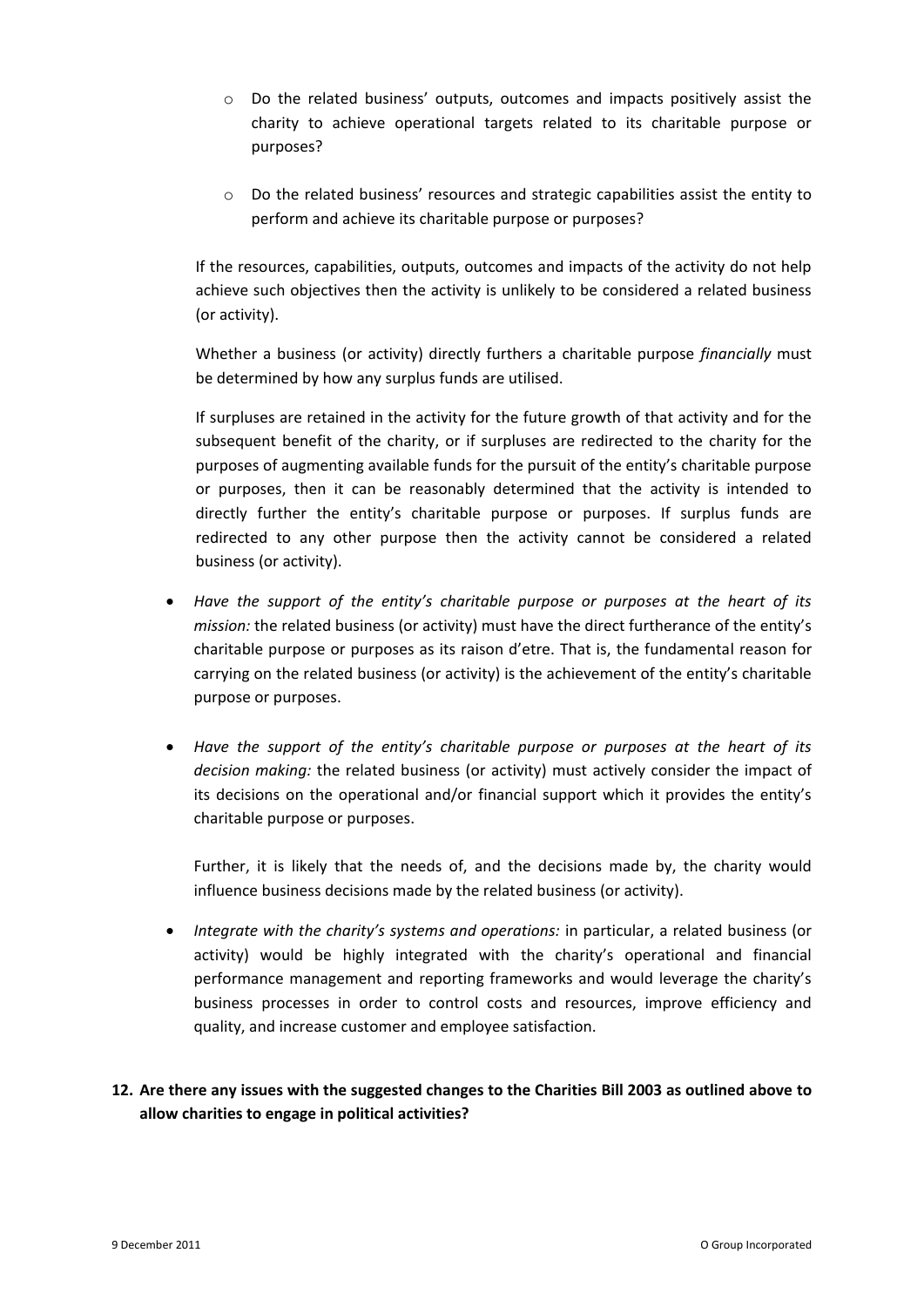#### **13. Are there any issues with prohibiting charities from advocating a political party, or supporting or opposing a candidate for political office?**

O group continues to support the fundamental principle that charitable entities which benefit from the receipt of taxpayer funds must remain at all times apolitical. There is a difference however between a charity in receipt of such funds and those who are not, but who do raise funds through direct public fundraising. In no way should the administration of the charities regime be used to prohibit the engagement of those directly funded charities in the pursuit of their chosen political cause.

One cautionary point relates to whether a charity funded, whether in whole or in part, by taxpayer funds should be seen or not to support a particular party's policy in and of itself or indeed in preference to that of another political party. This is particularly pertinent where there is an accord between a party's policy and the policy or philosophy championed by that charity.

## **16. Is the list of charitable purposes in the Charities Bill 2003 and the** *Extension of Charitable Purposes Act 2004* **an appropriate list of charitable purposes?**

#### **17. If not, what other charitable purposes have strong public recognition as charitable which would improve clarity if listed?**

O group supports the list of charitable purposes in the Charities Bill 2003 and the *Extension of Charitable Purposes Act 2004* but would seek to add an additional charitable purpose which it believes has strong public recognition as charitable. That being:

the advancement of labour force participation and employment growth.

- 1. Murray, I. 2009 *'Case Note: Charity Means Business – Commissioner of Taxation v Word Investments Ltd'*, Sydney Law Review Vol 31: 309, p.316 citing *Word Investments* (2008) 236 CLR 204 at [27].
- 2. Murray, I. 2009 *'Case Note: Charity Means Business – Commissioner of Taxation v Word Investments Ltd'*, Sydney Law Review Vol 31: 309, p.316